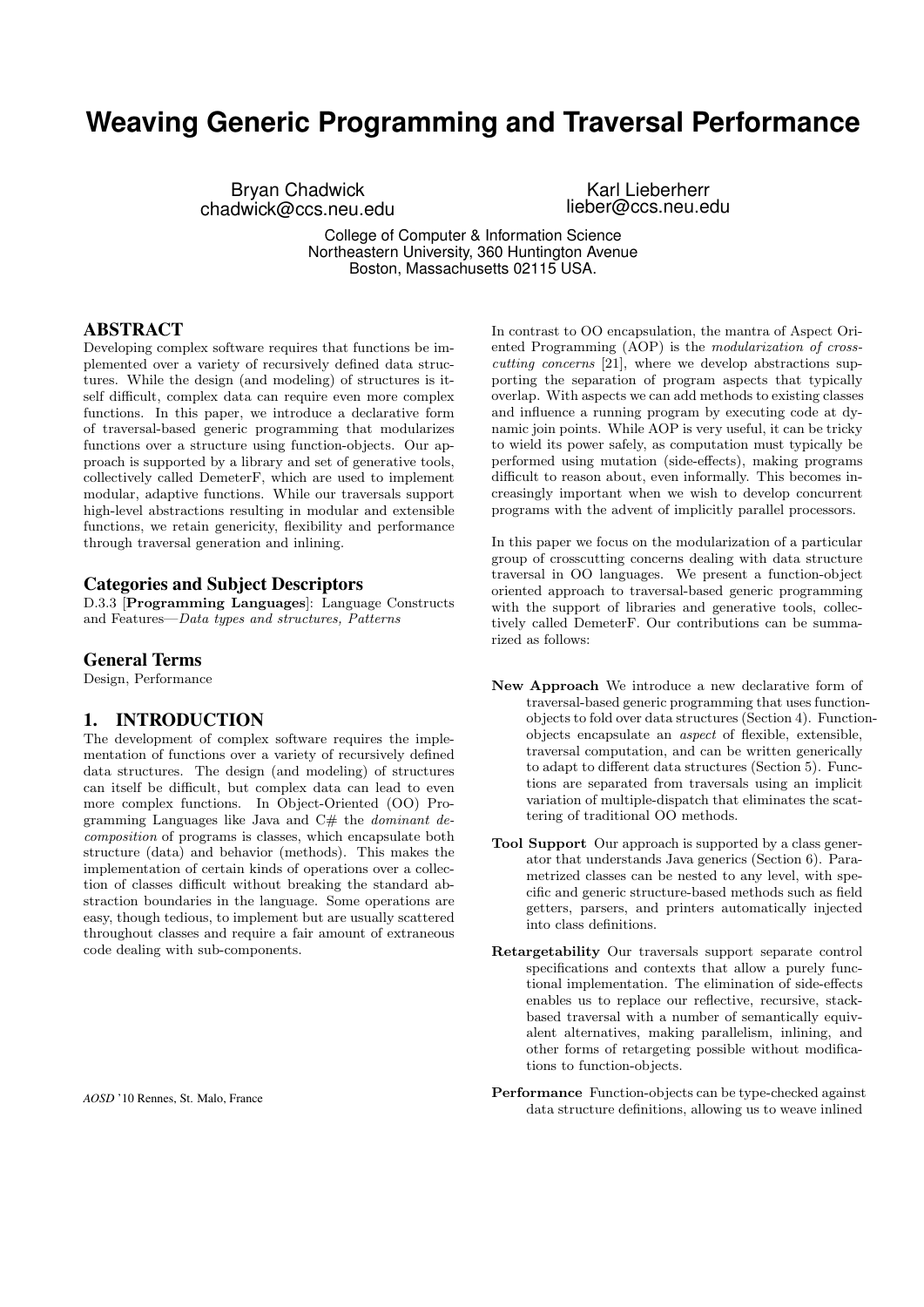traversal and dispatch code (Section 7). Functionobjects remain modular and resulting traversals perform as well as hand-written instance methods. Inlined function dispatch that cannot be statically determined results in dispatch residue that performs better than traditional visitors.

Our contribution is a combination of approach and implementation. Traversal-based function-objects support modular, functional, adaptive programming while eliminating some of the problems associated with operational extension in OO languages. The adaptive nature of our traversals introduces flexibility that cannot be checked statically in mainstream programming languages and, if implemented naively, can hinder performance. Our implementation provides a type checker to verify safety and code generation facilities to improve performance. Our functional approach supports fully inlined and implicitly parallel traversals, in many instances achieving execution times better than handcoded methods. Our traversals support high-level abstractions resulting in modular and extensible functions while retaining flexibility and performance.

# 2. BACKGROUND

We begin by describing the problem with the help of an interesting example. Consider the definition of an OO picture library, similar to that discussed in [22]. Figure 1 contains Java classes that form the base of our example: the abstract class Pict has three subclasses representing Circles, Squares, and Offset pictures respectively. For reference, all the code examples from this paper are available on the web [10].

```
abstract class Pict\{\}class Circle extends Pict{
  int rad:
  Circle(int r) { rad = r; }}
class Square extends Pict{
  int size
  Square (int s){ size = s; }
}<br>class Offset extends Pict{
  int dx, dy;
  Pict inner;
  Offset (int x, int y, Pict in)\{ dx = x; dy = y; inner = in; \}}
```
Figure 1: Picture Class Skeletons

Our Pict classes form a somewhat limited representation of pictures, and we expand them soon, but first let's write a simple toString() function, usually referred to as pretty printing. This can be somewhat difficult in Java once we separate our classes into different files, since we insert a new method into each class. Figure 2 shows the inserted code with comments describing where each method belongs. If our structures had contained other non-primitive classes we would have to be sure that toString() is implemented in them as well, to avoid nonsensical outputs.

Besides the fact that this code is scattered throughout our classes, this simple operational extension illustrates a few other issues that place unnecessary burden on programmers. First, OO class definitions are generally closed. In Java this

```
// In Pic tabstract String to String ();
// In CircleString to String (){ return "Circle("+rad+")"; }
// In Square<br>String toString(){ return "Square("+size+")"; }
// In Offset
String to String () {<br>return "Offset ("+dx+","+dy+","+
           inner . to String () + " )" ;}
```
#### Figure 2: Picture toString methods

is especially true for final classes and value types, since these cannot be subclassed, though open classes are supported by some languages and tools including AspectJ [1], MultiJava [15] and Ruby [7]. Second, our function follows a very typical pattern of recursion that exactly mimics the structure of the classes involved. We should be able to abstract this pattern out, and parametrize over only the interesting parts of our computation. Finally, the implementation of toString does not depend on anything outside the class hierarchy. toString is, of course, a bit of a special case, but in general, many functions can be written more generically to avoid mentioning certain details, allowing them to adapt to structural changes without programmer intervention.

This can't be the whole story though, because OO programmers rely on extensible data structures: adding cooperating functions/methods to a collection of classes may be difficult, but adding a new subclass to extend our data types is comparatively easy. This function/data centric dilemma is usually known as the expression problem [40, 2]. For instance, we can add a new picture subclass to represent compositions. Figure 3 contains a class, Overlay, that represents an overlaying of two pictures.

```
class Overlay extends Pict{<br>Pict top, bot;<br>Overlay(Pict t, Pict b){ top = t; bot = b; }
   String to String () {
      return "Overlay ("+top.tof $r$)"
                                bot . to String () + " ) "}
}
```
#### Figure 3: Overlay picture extension

This brings us to a crossroads: if we use a function-centric approach (like visitors), then adding to our data types is difficult, but if we use a data-centric (OO) approach then adding functions is difficult. Many abandon the function centric approach believing that it is unsafe  $(e.g.,$  casting  $[22])$ or hinders performance (e.g., reflection [37]). In either case we run into problems similar to those above, but is it possible to have the best of both worlds, modularizing functions while remaining general, safe, and efficient?

# 3. OUR SOLUTION

Our answer to this question is yes. We solve these problems using a traversal-based approach that encapsulates functions over a data structure into function-objects: instances of classes that wrap a set of methods. For our original col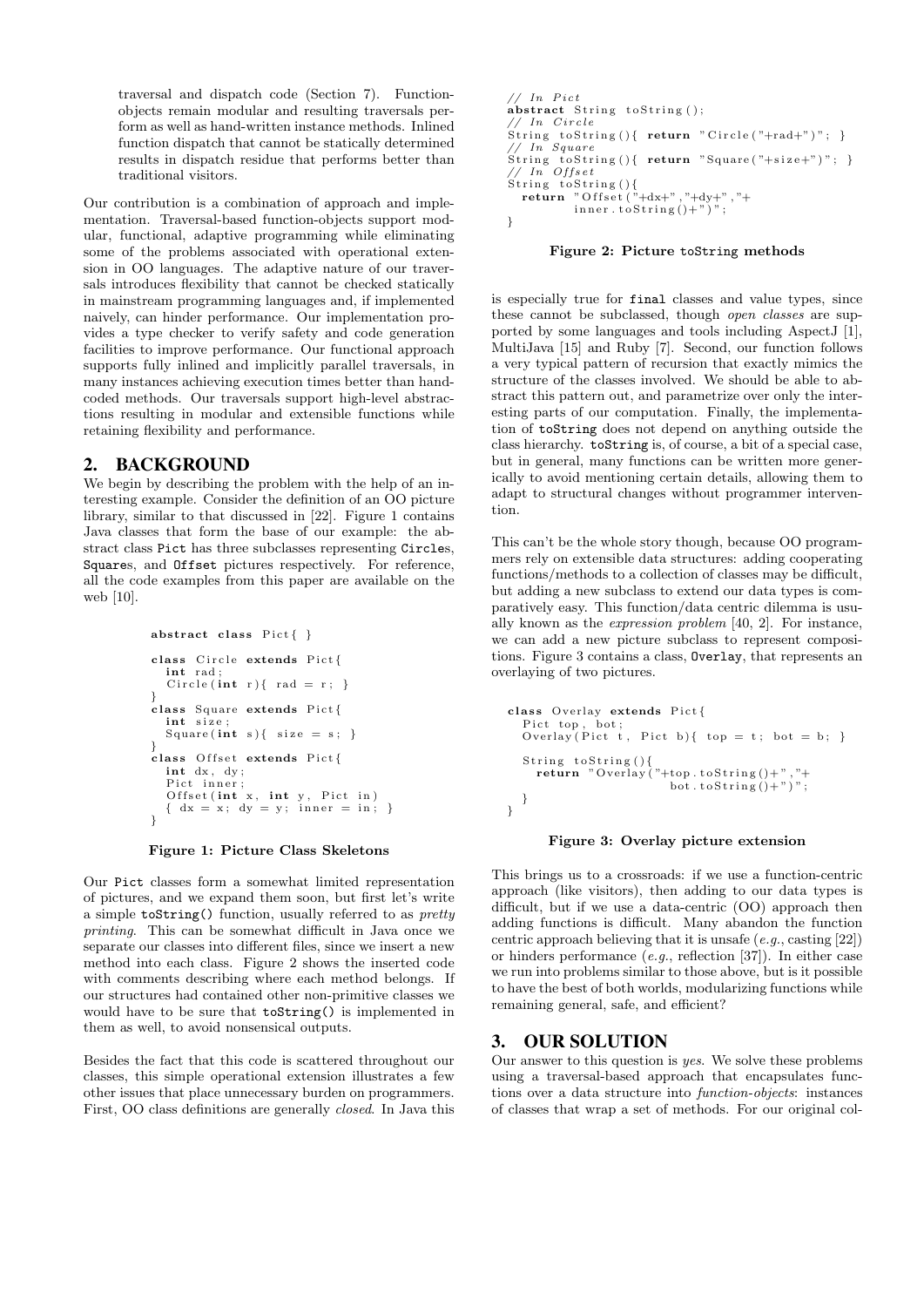lection of picture classes, Figure 4 shows a function-class that implements toString using our DemeterF traversal library. Our function-class, ToString, extends the DemeterF class ID, which provides identity combine methods for Java's primitive types; to that we add three methods to handle the traversal of our hierarchy. In order to understand the computation involved, we simply need to think like a traversal. In contrast to the popular Law of Demeter: "Talk only to your friends", we prefer the slogan "Listen only to your neighbors", where neighbors refers to an object's parents and children.

```
class ToString extends ID\{String combine(Circle c, int r)<br>{ return "Circle("+r+")"; }<br>String combine(Square s, int sz)<br>{ return "Square("+sz+")"; }<br>String combine(Offset o, int dx, int dy, String in)<br>{ return "Offset("+dx+","+dy+","+i
    String to String (Pict p)
    \{ return new Traversal(this). traverse(p);}
```


In this case, a generic Traversal is created in the toString method given this function-object, an instance of ToString. Our default Traversal implementation reflects on the given function-object to determine the structures to which it is applicable (Circles, Squares, Offsets, and primitives). The traverse method then recursively walks the structure of the given picture, depth-first, using reflection.

When traversal of a Circle or Square is complete, the instance and the recursive result of its field are passed to the matching combine method ((Circle,int) or (Square,int) respectively). Because ToString does not add combine methods to handle int, traversal of a Circle or Square represents an unfolding, with method parameters  $\mathbf r$  and  $\mathbf s$ z representing instance variables rad and size. The same is done when traversal reaches an Offset: the recursive field (inner) is traversed before the combine method is selected and called. The String resulting from the traversal of inner is computed and passed with other fields (dx and dy) to the matching method for Offset.

Our toString functionality is now nicely modularized in a single function-class, which can be considered an aspect of traversal computation. An added benefit of using functionobjects with a reflective traversal is that extending user functionclasses is no different than extending data types: when our picture classes are extended with Overlay, we can subclass ToString to handle the new case. The resulting extension is shown in Figure 5. At the top level we need to use our new ToStringOverlay for Picts that may contain overlays, but we eliminate the need for casting found in other functional visitor solutions [22].

```
class ToStringOverlay extends ToString{<br>String combine(Overlay o, String t, String b)<br>{ return "Overlay("+t+","+b+")"; }
}
```
Figure 5: ToString extended for Overlay

An easier way of creating this particular print-like function is to use the structure of our picture classes, and DemeterF, to generate the function-class automatically. The generator component of DemeterF accepts a textual representation of class structures called a class dictionary (CD) [26], which looks like a mix of BNF and algebraic data types, similar to those found in Haskell [20] and ML [31]. While DemeterF includes a reflective tool to infer CDs from hand-written Java classes, instead, we typically write CDs first, in order to generate source files. The CD for our Pict classes appears in Figure 6.

// pict.cd<br>Pict = Circle | Square | Offset | Overlay.<br>Circle = <rad> int. Square =  $\langle$ size > int. Offset =  $\langle dx \rangle$  int  $\langle dy \rangle$  int  $\langle$ inner $\rangle$  Pict.  $\text{Overlay} = \text{stop} > \text{ Pict } <\text{bot} > \text{ Pict }.$ 

#### Figure 6: Class Dictionary for Picts

Our abstract class Pict is described by a list of variants separated by bars (|), while concrete classes list their field names (in brackets) and types.<sup>1</sup> Because a generic form of ToString is included with DemeterF, our CD can be used to generate Pict structures that automatically include a toString method:

```
>% java demeterf pict . cd -- dgp : ToString
```
The dgp stands for data-generic programming [17, 28, 19], and the function-class that DemeterF generates for ToString is almost exactly the same as what we wrote by hand, but it can be generated for any CD. We can also generate other functions, like parse, equals, and hashCode, or write our own plug-in DGP class, but the most important generic function that can be generated is traversal itself. Once we have an implementation of ToString (generated or handwritten), we can use the CD together with the function-class definition to weave a specialized inlined traversal.

We use our type checker to calculate the return type of each sub-traversal and generate code that traverses each field of our classes and merges results by calling the appropriate matching combine method (in this case there are no overlapping methods). The result is a semantically equivalent Traversal class, that performs much better than our generic, reflective implementation. In many cases our inlined code can actually outperform hand-written instance methods. Figure 7 gives average performance numbers of four different implementations of ToString run 10 times on a very large Pict instance. The results are collected using Sun's JDK 6 on a 2.2 Ghz Intel Core 2 Duo processor. The first is the DemeterF inlined version; the second is hand-coded methods from Figure 2; the third is a hand-written visitor implemented using double-dispatch; and the final one, for comparison, uses our DemeterF reflective Traversal implementation.

In the rest of this paper we provide the details of our traversalbased approach, and how generic programming (Section 5) and generative weaving (Sections 6 and 7) combine to provide modularity, flexibility, and performance.

<sup>1</sup>In fact, a CD can describe any Java class hierarchy, though we won't discuss all of our CD features in this paper.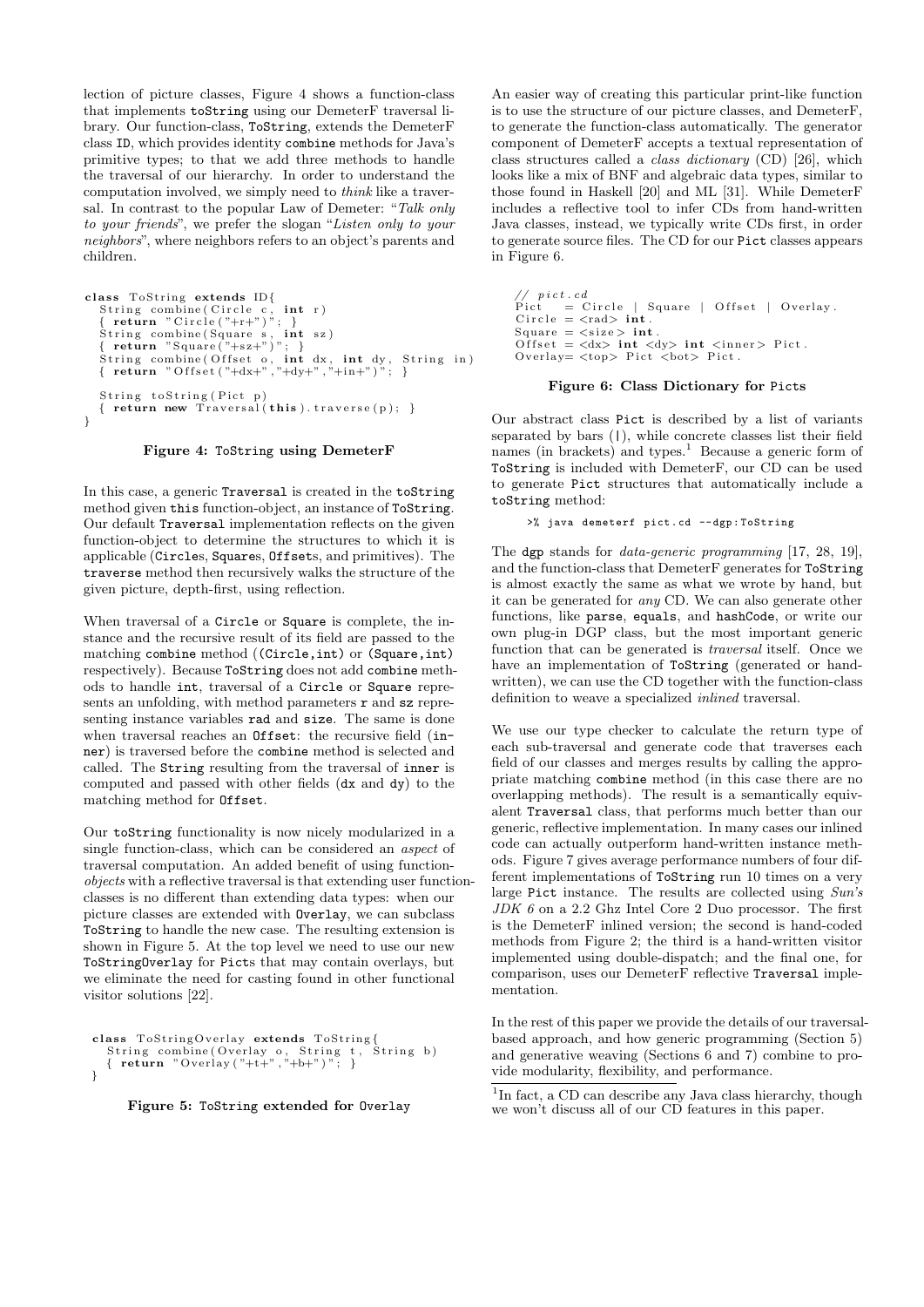| Type              | Average Time     |
|-------------------|------------------|
| <b>INLINED</b>    | $48$ ms          |
| Hand              | $49 \text{ ms}$  |
| <b>VISITOR</b>    | $54 \text{ ms}$  |
| <b>REFLECTIVE</b> | $362 \text{ ms}$ |

Figure 7: Performance of ToString

### 4. DEMETERF TRAVERSALS

The traversal of data structures can be thought of simply as a walk over a structure that performs some work. In our case, we package our work into a function-object and let the traversal handle the selection of methods and passing of parameters (i.e., implicit invocation). In this section we provide an overview of our traversal approach and use it as a basis for implementing different kinds of functions.

### 4.1 Functions to Traversals

Going back to our Pict structures, let's write a slightly simpler function over pictures that counts the number of Circles it contains. Again, we add a new method to each class, shown in Figure 8.

```
// In Pict{\bf abstract\ int\} circles ();
// In Circleint circles () { return 1; }
   // In Square
int circles () { return 0; }
// In Offset
int circles (){ return inner. circles (); }<br>
// In Overlay
// In Overlay<br>int circles()
{ return top. circles ()+bot. circles (); }
```
Figure 8: Picture circles methods

Together the functions implement straight-forward structural recursion: at each point where the structure is recursive, the function is also recursive. Similar to folds, typical functional visitor approaches [8, 33] implement this sort of computation using methods that essentially replace the constructors of concrete variants. If we added the correct scaffolding for picture Visitors, a visitor-based function could look something like Figure 9.

```
class CircsVis extends Visitor {<}Integer>{
    Integer visit( \, \textrm{Circle} \, \, c) \{ \, \, \textrm{return} \, \, 1; \, \} \,Integer visit( \, \textrm{Square} \, \, s) \{ \, \, \textrm{return} \, \, 0; \, \, \}Integer visit( Offset o)
      return o. inner. accept(this );}
    line{Integer \; visit(Overlay \; o)}{ return o.\text{top}.accept(\text{this})+o.\text{bot}.accept(\text{this});}}
```
#### Figure 9: circles Visitor implementation

In order to abstract out the traversal, in DemeterF we pass the recursive (sub-)traversal results from an object's fields after the original object itself. This makes combine method selection/matching uniform, using a variant of type-based multiple dispatch. For example, the implementation of circles using DemeterF is shown in Figure 10.

The hand-coded, visitor, and DemeterF functions look quite similar, the major difference being that in the DemeterF

```
class Circs extends ID\{int combine ( Circle c, int rad ) { return 1; }<br>int combine ( Square s, int siz ) { return 0; }
   int combine( Offset o, int x, int y, int inCs)
     r return in \dot{C}s; }
   \textbf{int} combine (Overlay o, \textbf{int} topCs, \textbf{int} botCs)
   { return topCs+botCs ; }
}
```
Figure 10: circles DemeterF implementation

case, the recursion is done for us implicitly: the arguments to the combine methods have already been traversed before the combine method is called (similar to internal visitors [8], where the data structure is responsible for traversal). Moreover, the interesting computation involved is precisely encapsulated in our function-class, with all the boilerplate code left to the traversal implementation. As with visitors, creating or extending functions over our data structures is rather simple. For example, consider implementing a function squares that counts the number of Squares in a given picture. The DemeterF version is shown in Figure 11; since our computation is succinctly written, the more abstract, adaptive traversal provides a platform for reuse.

```
class Squares extends Circs{
   int combine ( Circle c, int rad ) { return 0; }<br>int combine ( Square s, int siz ) { return 1; }
}
```
Figure 11: squares implementation using Circs

### 4.2 Traversal Details

The idea of abstraction is to eliminate similarities by parametrizing over differences. When abstracting traversal from computation we use a depth-first approach that treats all values as objects, i.e., primitives are treated as objects without any fields. Our basic strategy is illustrated with an example traversal method for Overlay:

```
ID func;
\leq Ret , P> Ret traverse ( Overlay o ) {
 P_{top} = \text{traverse(}o.\text{top)}.P bot = traverse (o. bot);
  return func.combine(o, top, bot);
}
```
The traverse method is parametrized over the types returned by the traversal of an Overlay and a Pict (Ret and P respectively). In general traversal methods of this form cannot be implicitly type checked by Java, but they suffice to show our interpretation of structural recursion: each field is traversed in turn, and the results are passed (along with the original object) to the function-object's combine method. The type parameters (Ret and P) signify that the traversal of different types may return different results. In this case, both top and bot are Picts, so their traversals must return a common (unified) type, but multiple or mutually recursive hierarchies can be handled similarly. For primitive types and user defined classes without fields the traversal just delegates to the function-object, since sub-traversals are not needed.

```
\langle \text{Ret} \rangle Ret traverse(\text{int } i)return func.combine(i);
}
```
Though these traverse methods illustrate our point, in DemeterF the combine method chosen by the traversal is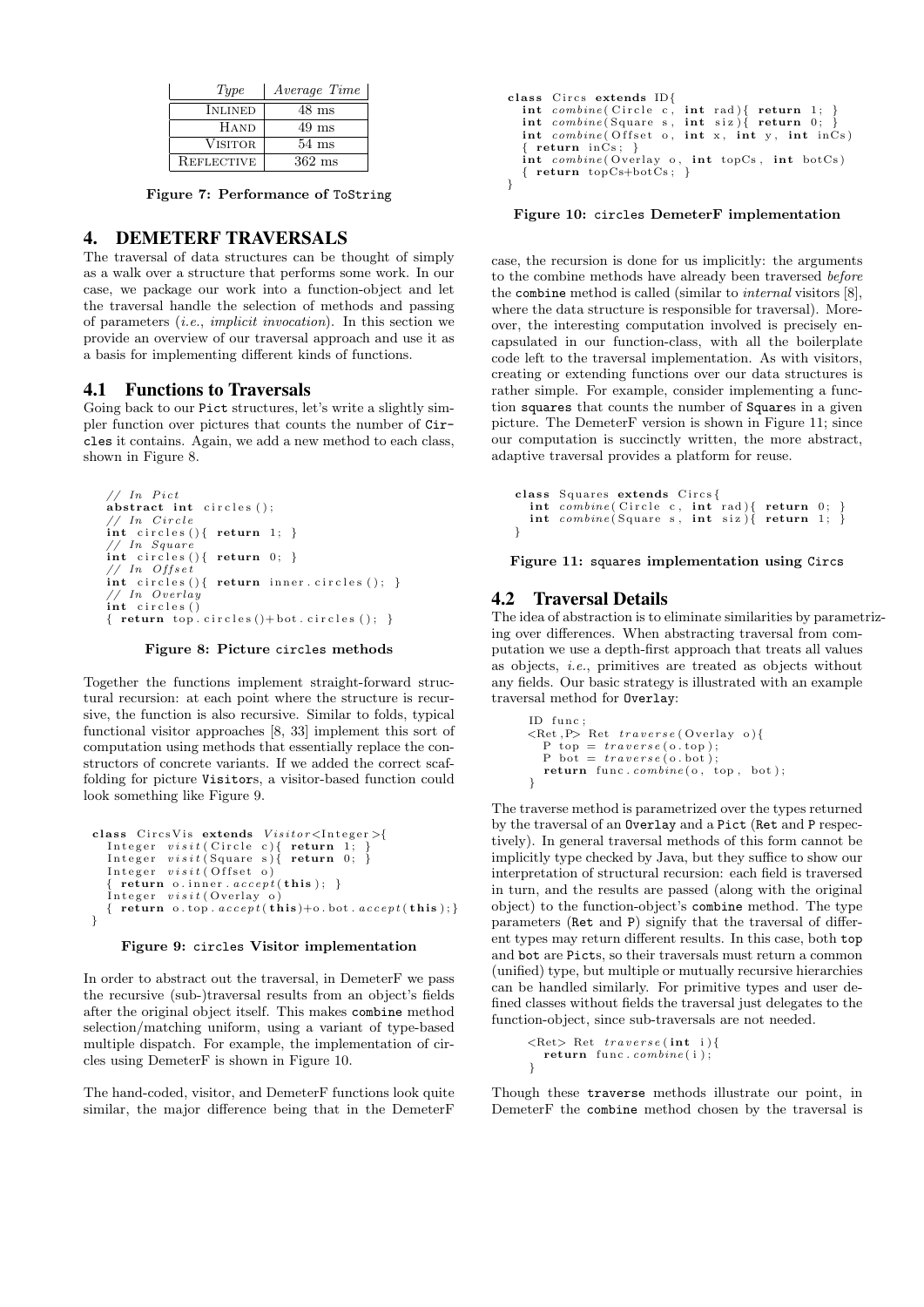based on the dynamic types of all arguments, including the function-object itself. We choose the most specific combine method that is applicable to the given arguments: the current object and sub-traversal results. Our dispatch strategy is termed asymmetric, as we resolve ambiguities using the left-most differing argument position, similar to a lexicographical ordering using extends (or subclass-of) as lessthan.

# 4.3 Control

Traversal that implements structural recursion everywhere throughout an object is very useful, but other strategies are certainly needed. DemeterF provides several types of control (where to go) as a separate aspect of the traversal. Our control is a limited form of traversal strategies [26, 27], based on the notion of bypassing. For example, consider implementing a function topMost that returns the top most primitive (Circle or Square) in a given picture. A traversal everywhere would be inefficient, but there's no need to hand-code the entire traversal. Instead we can bypass (or skip) the bot field of all Overlay instances; our implementation is shown in Figure 12.

```
class TopMost extends ID{
  Pict combine(Pict p, int i){ return p; }
  Pict combine(Offset_0, int x, int y, Piet in)\{ return in : \}Pict combine( Overlay o, Pict top, Pict bot)
  \{ return top; \}Pict topMost (Pict s){
    return Traversal (this
      Control. bypass("Overlay.bot")). traverse(s);
  }
}
```


Control.bypass accepts a string representing a list of fields to be bypassed, just Overlay.bot in this case, and returns a Control instance that is used by the Traversal to determine which parts of the structure should be traversed. The combine methods look similar to those before, but the overall function becomes more efficient by eliminating unneeded traversal. When an Overlay instance is reached the traversal will not recur on its bot field, instead the untouched field is passed to the matching combine method along with the recursive result from top. Our asymmetric multiple dispatch also allows us to abstract over multiple method cases; here the circle and square methods are abstracted into a single combine over Pict.

One form of control that is particularly useful is the special case onestep, corresponding to the bypassing of all fields. This allows programmers to efficiently implement a traversal style closer to hand-coded recursion, but leaving the type checks, casting, and call-backs to the traversal implementation. Figure 13 shows a function-class that returns the bottom most primitive picture, using a one-step traversal.

Rather than letting the traversal implicitly control our path through a picture, we make the recursive calls ourselves, one step at a time. Traversal.onestep returns a traversal that steps into an object and passes its fields to the function-object's matching combine method. This allows a programmer to implement more ad hoc recursion schemes,

```
class BotMost extends ID{
  Pict combine(Pict p, int i) return p;
  Pict combine(Offset o, int x, int y, Piet in)<br>{ return botMost(in); }
   Pict combine ( Overlay o, Pict top, Pict bot)
   \{ return botMost(bot); \}Pict botMost(Pict s){<br>
return Traversal.onestep(this).traverse(s);
  }
}
```
Figure 13: BotMost using a onestep Traversal

resulting in functionality similar to a more traditional visitor solution, achieving modular functionality without unneeded boilerplate or scaffolding.

# 4.4 Contexts

Traditional visitors [16] employ void visit methods to encapsulate computations over structures, which forces programmers to use mutation in order to communicate values between different calls. In DemeterF we have designed our traversal approach to eliminate side-effects in order to make programs compositional and simpler to optimize and parallelize, but this can limit the communication of context sensitive (top-down) information over a structure. To facilitate the passing and updating of information from a parent to a child as a separate aspect, DemeterF supports the idea of a traversal context. The traversal manages the context by propagating it, passing it to combine methods, and updating its value based on the function-object's declared methods.

The initial (root) context is given as an extra argument to traverse, and the function-object can declare update methods to produce a new context for children/fields of an object being traversed. The context is then passed as an optional last argument to a chosen combine method. For example, if we attempt to generate a visual representation of a Pict object using DemeterF, we notice that information gets lost during traversal; an Offset instance contains positioning information for its children. Using traversal contexts we can easily encapsulate this information into a drawing context. A simple representation is shown in Figure 14.

```
class Ctx{
  int x, y;
   Ctx (int xx, int yy){ x = xx; y = yy; }<br>Ctx move(int dx, int dy)
   { return new Ctx(x+dx, y+dy);}
}
```
### Figure 14: Drawing contexts

We can now implement a function to convert a Pict into a Scalable Vector Graphics (SVG) string. SVG is a popular XML format for representing visual elements that is portable and simple to generate. Figure 15 shows a functionclass that implements the Pict conversion to SVG using our drawing context, Ctx. The SVG class encapsulates static methods that create the SVG specific formatting. The first four combine methods are very similar to what we have written before, except that the methods for Circle and Square include a third parameter of type Ctx.

When traverse is called we pass an initial context representing the center of the canvas,  $(w/2, h/2)$ . Before recursively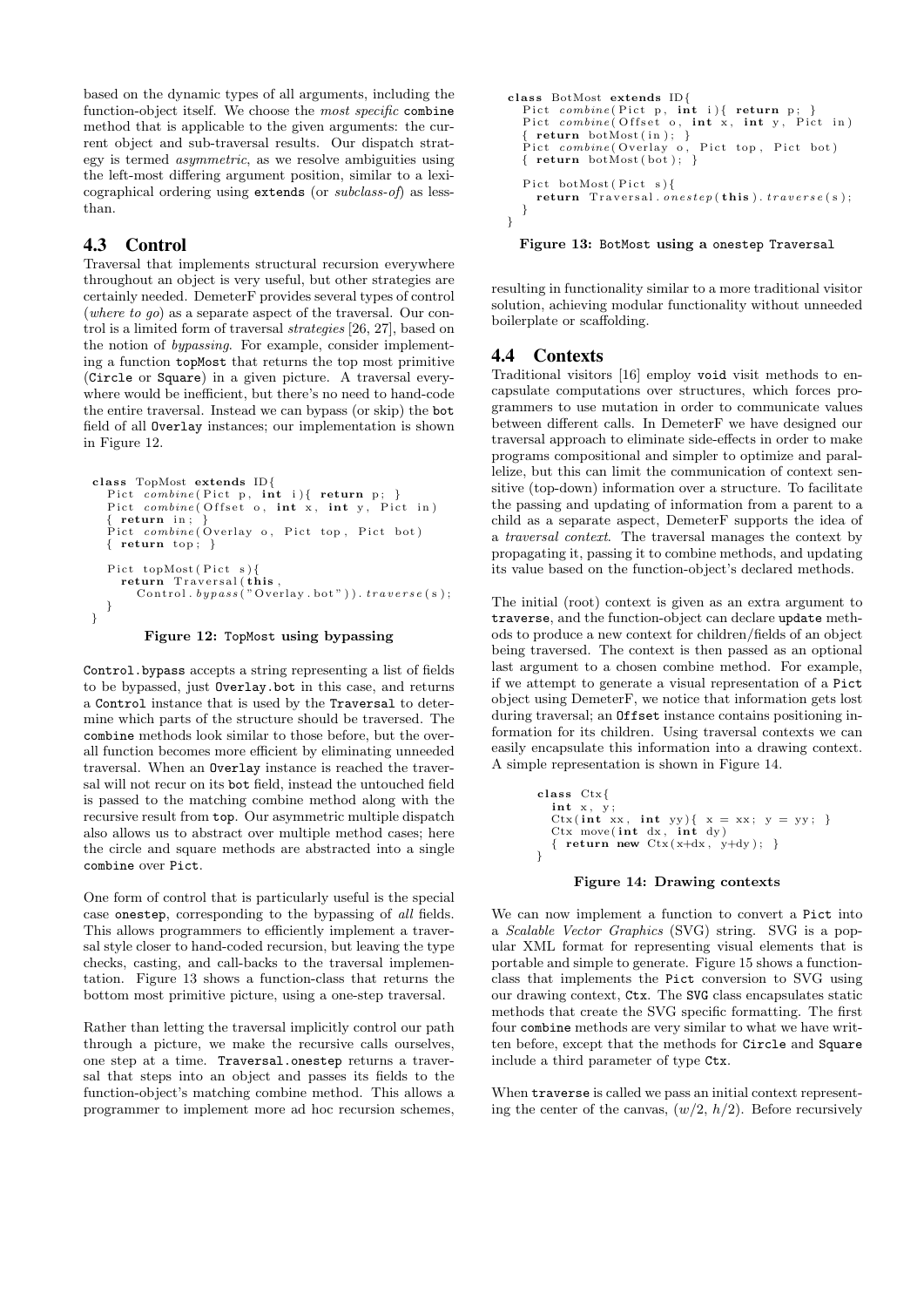```
class ToSVG extends ID\{String combine( Circle c, int r, Ctx ctx)
  \{ return SVG. circle (ctx.x, ctx.y, r); }
   \text{String} combine (Square s, int sz, \text{Ctx} ctx)
   { return SVG square (ctx .x, ctx .y, sz); }<br>String combine (Offset o, int dx, int dy, String in)
  \{ return in; \}String \textit{combine} (Overlay o, String t, String b)
  \{ return t+b; \}Ctx update(Offset off, Fields. any f, Ctx c)\{ return c move( off .getDx(), off .getDy(); \}String to SVG ( Pict p, int w, int h) {
     return SVG head (w, h)+
              new Traversal (this)
                   \text{trace}(\mathbf{p}, \mathbf{n}\mathbf{e}\mathbf{w}^{\prime} \mathbf{C}\mathbf{tx}(\mathbf{w}/2, \mathbf{h}/2)) +SVG. foot ( );}
}
```
Figure 15: Pict to SVG using Contexts

traversing the fields of an Offset, the traversal will call our update method to produce a new context. The signature of the update method can be read as: Before traversing any field of an Offset, compute a new context from the parent's. In this case we move the context to include the current Offset. If no matching update method is found, then the parent's context is passed recursively to each sub-traversal unchanged. In this case, the update method's second parameter type, Fields.any, corresponds to a DemeterF class representing all fields. Alternatively, we can create representative field classes (e.g., Offset.inner) to allow more fine grained context updates; classes generated using DemeterF include appropriately named inner classes that are used for this purpose.

# 5. GENERIC PROGRAMMING

We call the programming style of DemeterF generic because it generalizes the shape of the data types being traversed: functions do not necessarily rely on the specific types or names of an object's fields, but on the return types of the traversal of those fields.<sup>2</sup> For instance, in the ToString function-class (Figure 4), the traversal of an instance of Pict returns a String. Our function-class relies on this, and the fact that the traversal of an integer will return an integer.

Abstracting from the typical uses of function-classes leads us to two general cases: those which are type unifying, and those that are type preserving [25], sometimes referred to as queries and transformations [23]. The first category contains functions similar to ToString and Circs, where subtraversals return the same type, and recursive results are combined using a single function, e.g., String or int combined using +. The second category contains certain kinds of transformations and functional updates, where we may change interesting parts of a data structure, while reconstructing (or *copying*) others.

# 5.1 Type-Unifying Functions

To support generic type-unifying traversals in DemeterF we provide a special function-class that abstracts computation using two methods: a no argument combine method that provides a default case, and a two argument fold method

that is used to fold together multiple recursive results into a single value. The skeleton of the TU class is shown in Figure 16.

```
abstract class TUX> extends ID\{{\tt abstract\ X}\>\>\>combine(\tt); \label{substack} \atop {\tt abstract\ X}\>\>\>followed{if(\tt X\ a,\ X\ b);\ }X \; \text{traverse} \; (\text{Object} \; \; o) \{ \; \; \text{/*} \; \; \ldots \; \; * \text{/} \; \}}
```
### Figure 16: Type-unifying function-class

How can we use this class? Figure 17 contains a new definition of our Circs function-class (from Figure 10) that counts the Circles in a Pict. The first two methods implement our necessary abstract methods of TU, providing a default combine, and a fold that sums the resulting counts.<sup>3</sup> The final method describes the interesting part of our structure, Circles, where we return 1.

```
class CircsTU extends TU\times Integer >{
   Integer combine(){ return 0; }<br>Integer fold(Integer a, Integer b){ return a+b;}
  Integer \; combine( Circle \; c){\; return \;} 1; \;}}
```
#### Figure 17: Generic circles count using TU

In our experience, TU is most useful for computations that collect information over a complex data structure. This usually involves some form of library structure to collect instances (e.g., List, Set, etc.). Figure 18 shows a typical use of TU with DemeterF Lists to collect results over a generic structure. Note that we use DemeterF functional (immutable) Lists, so append returns a new instance.

```
abstract class ListTU<X> extends TU<List<X>>{
   List <X> combine(){ return List.create(); }<br>List <X> fold(List <X> a, List <X> b)
   { return a \nrightarrow a append (b); }
}
```
Figure 18: Typical TU collection using lists

# 5.2 Type-Preserving Functions

While TU functions collect various results of a single type together, type-preserving functions perform recursive transformations over the traversal of a data structure. The basic idea is easily demonstrated by writing a copy function for our picture classes, shown in Figure 19.

```
class Copy extends ID{Circle\ combine(Circie\ c\, int\ r)\{ return new Circle(r);Square combine (Square s, int sz) { return new Square (sz); }
  Offset combine(Offset o, int dx, int dy, Pict in){ return new Offset (dx, dy, in); }<br>Overlay combine (Overlay o, Pict t, Pict b)
  \{ return new Overlay(t, b); \}}
```
### Figure 19: Copy function-class for Picts

<sup>&</sup>lt;sup>2</sup>You could say our function-objects are *near-sighted*.

<sup>&</sup>lt;sup>3</sup> Java requires that we use Integer, a reference type, rather than int, value type, though coercion is usually automatic.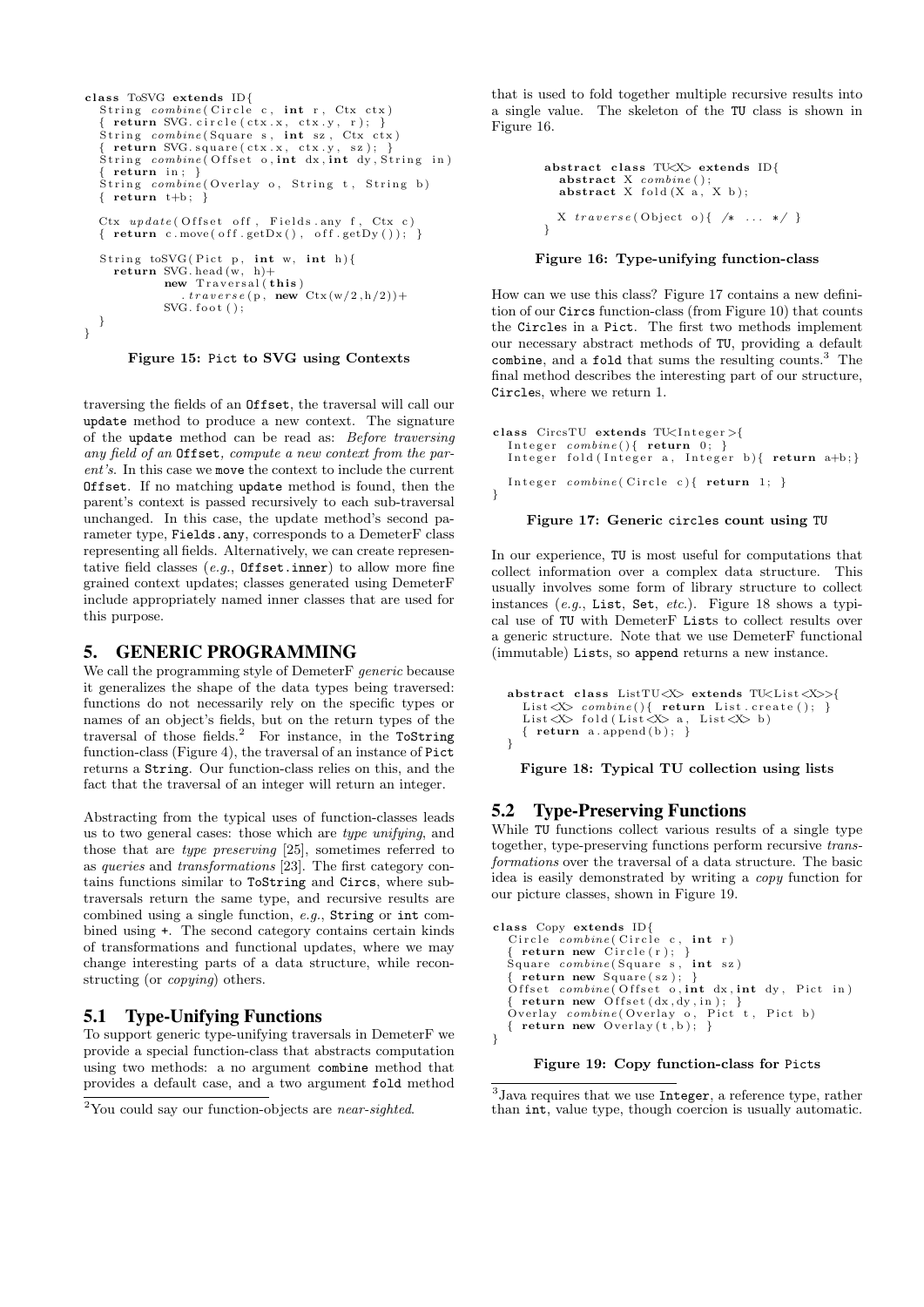For each concrete Pict subclass we write a combine method that has parameters with the same types as its fields and constructs a new instance with recursive results. While Copy is specific to Picts, the completely generic version of this function is implemented in the DemeterF class TP, which uses reflection to dynamically call constructors of the object being traversed. We can extend the generic function with specific combine methods to implement our required transformation. Figure 20 shows a function-class that recursively scales a picture by a given factor. This function-class is completely generic and applicable to any data structure, though in this case we only apply it to Picts to preserve its "scale" meaning.

```
class Scale extends TP{
   int scl :
   Scale(int s){ \text{ scl} = \text{s}; }
   \text{int } \text{ combine}(\text{int } i) \{ \text{ return } i * \text{ scl } ; \}Pict scale (Pict p)
   { return new Traversal (this ). traverse(p);}
}
```
Figure 20: Scale transformation for Picts

The benefit here is that we mention as little of our structure as possible; we only write methods for the interesting parts to be transformed. As another example, Figure 21 shows a function-class that converts all the Circles in Pict instance into Squares of the same size. We only refer to the important structural elements, namely that Circle contains an int radius, or more precisely, something for which our traversal will return an int.

```
class Circ2Sqr extends TP{
  Square combine( Circle c, int rad)
  { return new Square (\text{rad} * 2); }
}
```
#### Figure 21: Convert circles into squares

As a final TP example, Figure 22 shows a function-class that reverses the top to bottom ordering of a Pict instance. This example emphasizes the fact that the arguments passed to the combine method are the recursive results of applying our function-object over the traversal. The t and b arguments to our combine method have already been Fliped once it is called.

```
class Flip extends TP{
  \overrightarrow{O}verlay combine ( \overrightarrow{O}verlay o, Pict t, Pict b)
  \{ return new Overlay(b, t); \}}
```
Figure 22: Reverse top to bottom Pict ordering

# 6. DEMETERF GENERATION

DemeterF is not only a traversal library, but also a tool, similar to DemeterJ [39], for developing, generating, and managing complex class hierarchies. What we add to DemeterJ is extensive support for Java generics and parametrized classes, and a framework for data-generic programming. DemeterF class dictionary (CD) files share much of their syntax with DemeterJ. Though we include several new features for parametrized classes, our behavior (BEH) files are a simplification of DemeterJ's, supporting only a static form of open classes.

A CD file consists of class definitions describing the structure of our classes. Each definition can contain any number of subclasses, separated by bars (|), followed by field definitions and/or concrete syntax terminated by a period. For example, typical LISP style structures for a list-of-integers could be described by a CD such as:

$$
\begin{array}{ll}\n// list cd & \text{C.} \\
List t & \text{Cons } | & \text{Empty.} \\
 \text{Cons } | & \text{Ches} \rangle \text{ int } < tail > List. \\
 \text{Empty} = ",".\n\end{array}
$$

This defines an abstract class List (since it has a non-empty list of subclass) and two concrete classes, Cons and Empty. In addition to Java class definitions, DemeterF also generates a parser using CD definitions as a modified form of BNF. Of course, specific List definitions are not as useful as one that is abstracted over the type of data that it stores:

List (X) = Cons (X) | Empty (X).  
Cons (X) = 
$$
\langle
$$
head> X  $\langle$ tail> List (X).  
Empty (X) = ",".

Once we fully instantiate this parametrized definition, DemeterF will generate specific methods for parsing, printing, and traversing that particular instantiation.

```
IntList = < lst > List (Integer).
```
The added benefit is that we can nest our instances, and even parametrize over a new type parameter, letting DemeterF handle the complicated details.

 $\texttt{D2List}\left(\texttt{Y}\right) \ = \ <\texttt{lst} > \ \texttt{List}\left(\ \texttt{List}\left(\texttt{Y}\right)\right).$ 

### 6.1 Data-Generic Programming

Creating more concrete versions of reflection-based DemeterF classes like Traversal, TU, and TP only depends on the specific structures involved. The key to overcoming performance limitations of dynamic reflection is to replace it with static information from a CD. DemeterF supports two forms of data-generic programming over the structure of data types allowing the injection of methods per-class, or per-CD. Methods like getters and equals depend only locally on a single class definition, while others like parsing, printing, and traversal rely a global view of the CD. Both forms of generation are specified as a function-class: instances of the classes chosen on the command-line are used to traverse a portion of the CD (either a single class definition, or the entire CD) and generate the necessary code.

A typical DemeterF command line looks something like the following:

>% java demeterf list . cd -- dgp : Print -- pcdgp : Getters

Which requests that a print method be generated (prettyprinting based on CD syntax) and getters (like  $getHead()$ ) be generated for all fields.

Static classes corresponding to TU and TP, named StaticTU and StaticTP, can be generated by including them in the command-line's dgp list, since they require information from the entire CD. For StaticTP, the result is very similar to our Copy function from Figure 19, while StaticTU contains inlined calls to TU's fold for concrete class cases. The main reason for generating these function-classes is to create typesafe versions for precise inlining and improved performance.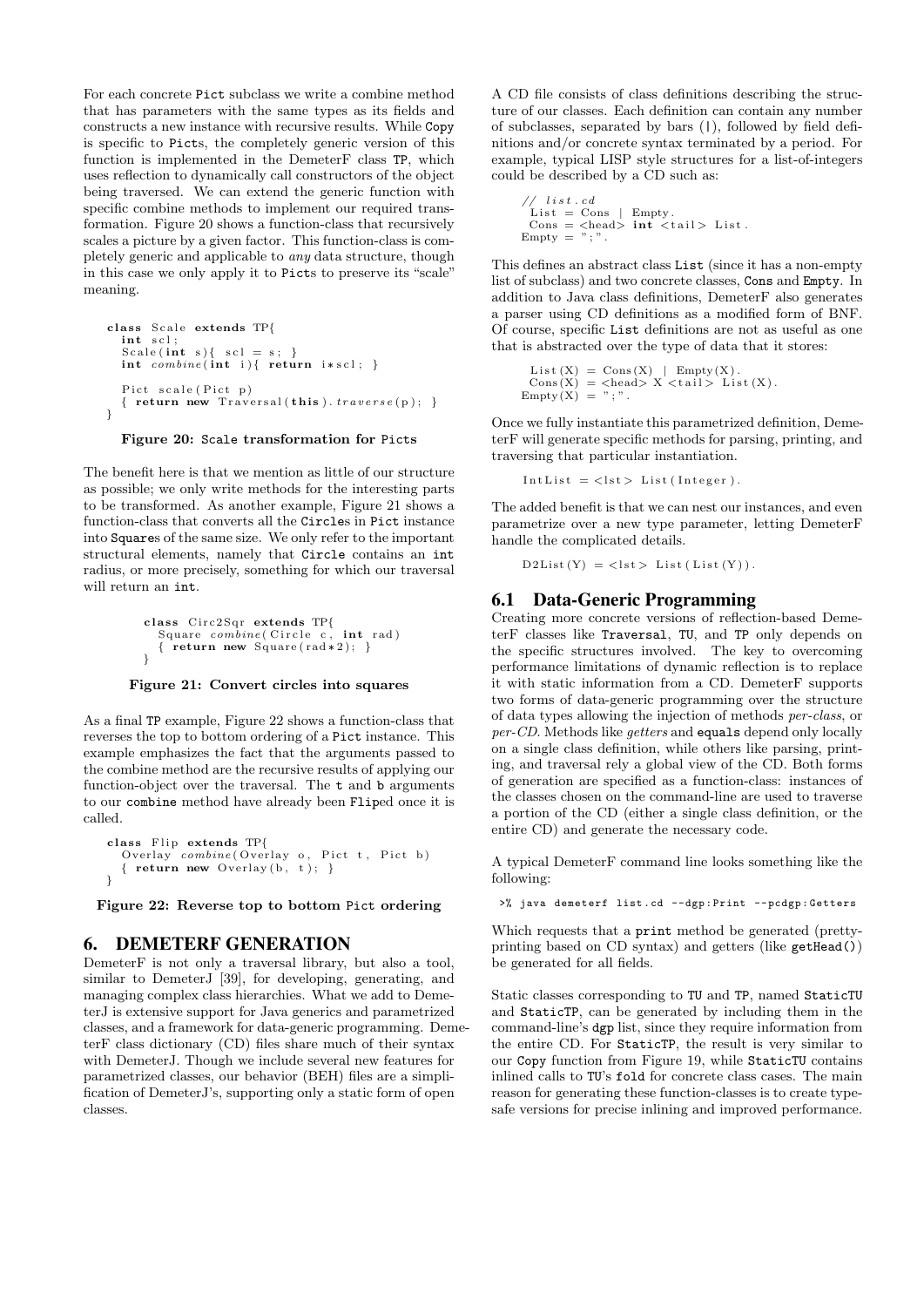# 7. INLINING AND PERFORMANCE

Types play a central role in DemeterF traversals, both in guiding the traversal of data structures and in the selection of combine methods. In order for a traversal to be safe we must be sure that the selected methods over the traversal fit together correctly. An added benefit of doing this safety analysis statically is that with traversal return types in hand, we can eliminate most the overhead of multiple dispatch by generating a CD specific traversal with inlined calls to combine methods.

# 7.1 Types

DemeterF function-classes are Java classes and must conform to Java's typing rules, but things get more interesting when we interpret combine methods as a coordinated function over a data structure traversal. For example, consider our Circs function-class (Figure 10): each method returns an int. This means that the traversal of each subclass of Pict must also return an int. Using the CD from Figure 6 we can check that each combine method has the right types and number of arguments and is applicable to the expected field result types. A quick walk over the definitions in the CD tells us how many arguments to expect, and the combine methods tells us what types the recursive traversal will return for each. The type checker's goal is then to prove that an applicable combine method always exists during dispatch. The type-unifying case described above generalizes for other functions, including TP transformations like Copy (Figure 19) and more ad hoc functions like Circ2Sqr (Figure 21).

The basis of our type system has been formalized [12, 11] with a more algorithmic discussion here [9]. The most important cases deal with recursive types: when a recursive type use (field) is encountered, there is no way to know immediately what type the traversal will yield. As an approximation we assume that it could be anything, and constrain the return type based on the arguments of otherwise matching combine methods. For instance, the field inner of Offset is a recursive use of Pict; when calculating the type returned by the traversal of an Offset, we know that the traversal of the first two parameters is int, but the third is unknown. We instead look for any combine applicable to:

#### $($  Offset,  $int, int, * )$

If such a method exists, then the traversal return type can be constrained based on the argument type(s) in the recursive positions. For Offset a constraint originates from the forth argument: when checking Circs it constrains the traversal of a Pict to return an int, whereas for Copy the traversal must return a Pict.

In some cases there may be more than one applicable method, which simply results in multiple constraints. For example, consider a function-class Compress in Figure 23, that recursively replaces nested Offsets with a single instance.

class Compress extends Copy{<br>Offset combine(Offset o, int x, int y, Offset in) { return new Offset (in  $dx+x$ , in  $dy+y$ , in . inner); } }

#### Figure 23: Compress redundant Offsets

Our function-class contains two methods that may be applied after traversing an Offset: one inherited from Copy

and one implemented in Compress, which differ by their last argument. When constraining the recursive field, we choose the common supertype of Pict and Offset, Pict. For the traversal of abstract classes like Pict, the return type is a common supertype of the return types of the subclass traversals.

# 7.2 Inlining

If the combine methods satisfy all constraints, we can calculate the combine methods that might be called at each point during traversal. To generate a specialized traversal we insert calls to the correct combine method(s) at each point, weaving code to dynamically resolve method selections when needed. For example, when inlining Compress, after completing an Offset the traversal is left with a choice between two methods. The method chosen depends on the dynamic type of the recursive result for inner, so the DemeterF inliner produces code to disambiguate the methods like the following:

```
if (inner instanceof Offset)
 return func.combine (o, dx, dx, (Offset)inner);return func.combine(o, dx, dy, inner)
```
Where inner is the recursive traversal result. Our implementation uses a algorithm to recursively partition the set of possible methods, generating if statements to narrow the selections until all arguments are exhausted, or only one method is applicable.

### 7.3 Performance

Similar to partial evaluation, the main motivation for weaving traversals is to improve performance. As a thorough performance test, we have implemented each of the functions described previously three different ways: using DemeterF function-classes, hand written instance methods, and double-dispatch visitors. Figure 24 contains the results of running each implementation of the functions on a large generated Pict instance. We use Sun's JDK 6 on a 2.2 Ghz Intel Core 2 Duo processor; each time is an average of 10 runs, on a picture with approximately 80,000 nodes.

The first row of the table shows DemeterF inlined traversal results, the second is hand-coded instance methods, and the third is a double-dispatch visitor implementation. For a base comparison, the final row shows the DemeterF reflective traversal implementation, with the same function-class used for both inlined and reflective traversals. DemeterF inlined traversal performance is comparable to the hand-coded versions, actually doing better on most functions. The inlined CircsTU traversal has a reasonable amount of overhead due to internal method calls, but inlined TP based functions perform very well, without the need to write any traversal code by hand.

# 8. EXAMPLE: EXPRESSION COMPILER

As a more sophisticated example using DemeterF, in this section we discuss the implementation of a compiler for a simple expression language. We write function-classes to calculate the maximum local variable usage, simplify constant expressions, and convert our arithmetic language into a low level stack-based assembly language, similar to that of the Java Virtual Machine. To keep things interesting,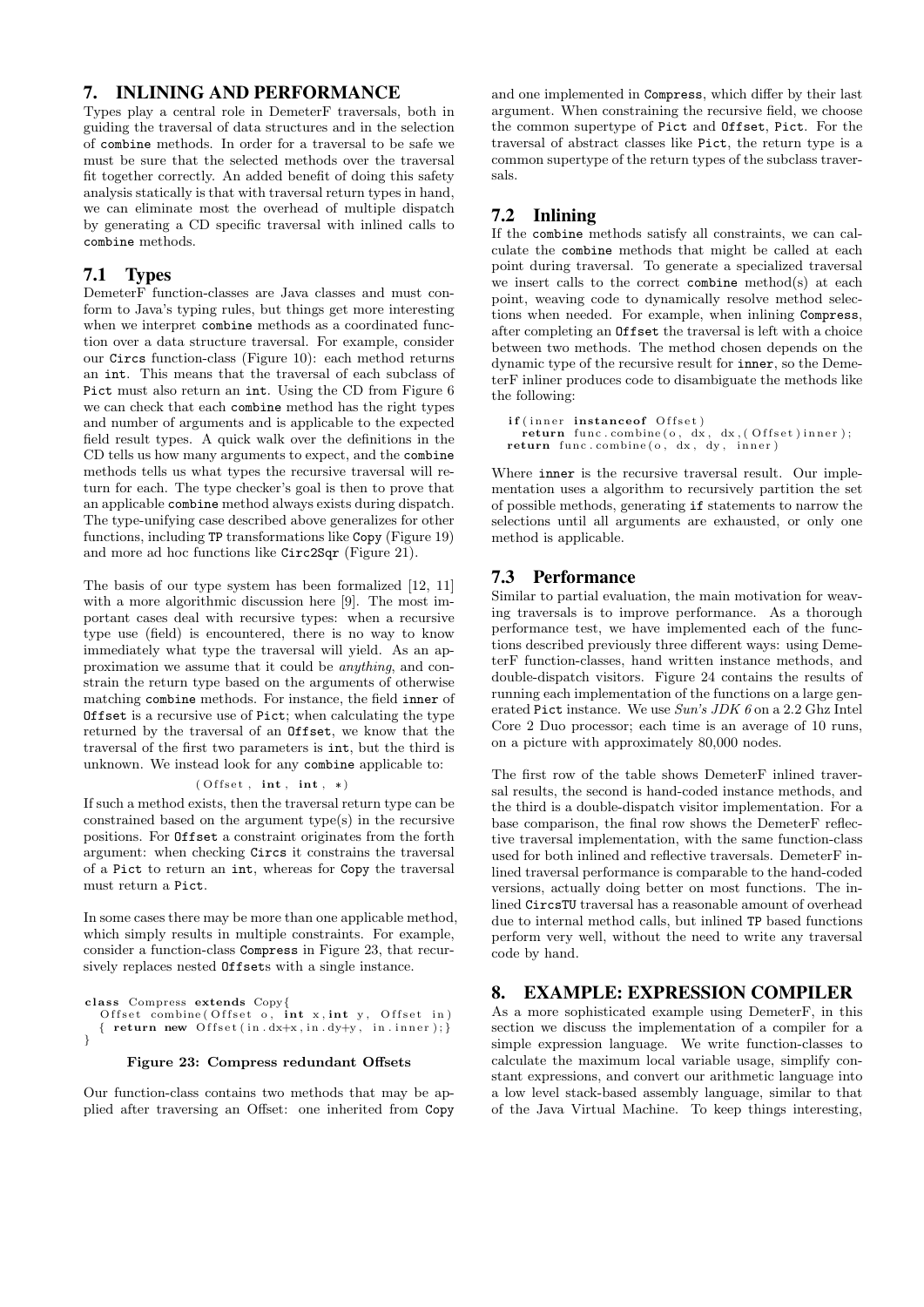| Type           | CircsTU          | ToSVG      | Scale            | Circ2sgr         | Flip            | Compress         |
|----------------|------------------|------------|------------------|------------------|-----------------|------------------|
| INLINE         | $18~\mathrm{ms}$ | $489$ ms   | $11~\mathrm{ms}$ | $11~\mathrm{ms}$ | $10 \text{ ms}$ | $11~\mathrm{ms}$ |
| <b>HAND</b>    | 9 <sub>ms</sub>  | 488 ms     | $20 \text{ ms}$  | $19 \text{ ms}$  | $13 \text{ ms}$ | $13 \text{ ms}$  |
| <b>VISITOR</b> | $47 \text{ ms}$  | $491$ ms   | $63 \text{ ms}$  | $62 \text{ ms}$  | $59 \text{ ms}$ | $86$ ms          |
| REFLECTIVE     | $651$ ms         | $15618$ ms | $648$ ms         | $645$ ms         | $650$ ms        | $617$ ms         |

Figure 24: Performance of Pict function implementations

our source language includes arithmetic expressions, variable definitions, if expressions, and binary operations.

### 8.1 Structures

To build a compiler we need representations for both our source and target languages. In this case, the abstract and concrete syntax of both languages can be described with a couple CDs. Figure 25 shows a CD that defines our target language: a simple stack based assembly language with labels, subtraction, and operations for manipulating control, stack, and definitions.

```
// asm. cd<br>Op = Minus
                               Push | Pop | Define | Undef<br>Label | Jmp | IfNZ.
        | Load
  Minus = "minus".<br>Push = "push" <i> \mathbf{int}.
     Pop = "pop".
Define = "def"Undef = \text{"under"}.<br>
Load = \text{"load"}Load = "load" <i> int.<br>Label = "label" <id> ident.<br>Jmp = "jump" <id> ident.<br>IfNZ = "ifnzero" <id> ident.
```
Figure 25: Assembly structures CD

We do not show the code associated with the assembly structures, but the full code for all the examples in the paper is available on the web [10]. Figure 26 shows a CD file that describes our expression data structures.

```
// \; exp.cd\begin{array}{ll} \mbox{Exp = Ifz} & \mbox{Def} & \mbox{Bin} & \mbox{Var} & \mbox{Num.} \\ \mbox{Ifz = "ifz" <math display="inline">\mbox{ }^{\sim} \mbox{ }^{\sim} \mbox{ }^{\sim} \mbox{ }^{\sim} \mbox{ }^{\sim} \mbox{ }^{\sim} \mbox{ }^{\sim} \mbox{ }^{\sim} \mbox{ }^{\sim} \mbox{ }^{\sim} \mbox{ }^{\sim} \mbox{ }^{\sim} \mbox{ }^{\sim} \mbox{ }^{\sim} \mbox{ }^{\sim} \mbox{ }^{\sim} \mbox{ }^{\sim} \mbox{ }Num = <val int.
```
 $Oper = Sub.$  $Sub = "-"$ 

#### Figure 26: Expression structures CD

The command we would use to generate the class definitions for our expression structures is shown below:

```
>% java DemeterF exp . cd -- dgp : Print : StaticTU : StaticTP
```
A similar command would be used for the assembly structures; DemeterF uses the dgp functions to generate print and parse methods, and static versions of our generic functionclasses. A simple term in this concrete expression syntax would look something like:

ifz  $(-4 \ 3)$  then 5 else 7

and can be parsed with the Java statement below:

```
Exp e = Exp. parse ("if z (- 4 3) then 5 else 7");
```
though for our compiler implementation we will parse expressions from a file.

### 8.2 Max Environment Size

A typical operation needed when compiling languages with local definitions is to calculate the maximum number of variables used by a procedure. This allows the runtime to allocate the right amount of space for procedure frames and verify that Load instructions are always in bounds. Figure 27 shows a function-class that calculates the maximum local definition nesting for an expression.

```
class MaxEnv extends StaticTU<Integer>{
  Integer combine () { return 0; }
  Integer fold (Integer a, Integer b)
  \{ return Math.max(a, b); }
  Integer combine (Def c, int id, int e, int b)
 \{ return fold (e, 1+b);
```
#### Figure 27: Maximum local environment calculation.

Variables are bound by Defs, so we return the maximum of (body+1) and the result from the binding expression. Our superclass, StaticTU, handles other cases like Num and Bin, so we can eventually generate inlined traversals.

### 8.3 Simplification

}

As a second example, Figure 28 shows a function-class that implements bottom up simplification of constant expressions in our mini language. We extend the generated class StaticTP, so we can efficiently inline the function-class later.

```
class Simplify extends StaticTP{
  class Zero extends Num{ Zero(){ super(0); } }
  Num combine (Num n, int \t i){ return (i == 0) ? new Zero () : new Num(i); }
  Exp combine (Bin b, Sub p, Exp 1, Zero r) { return 1; }<br>Exp combine (Bin b, Sub p, Num 1, Num r)
  { return combine (1, 1. val-r. val); }
  Exp combine ( Ifz f, Zero z, Exp t, Exp e) { return t;}
  Exp combine (Ifz f, Num n, Exp t, Exp e) \{ return e; \}Exp combine (Def d, ident i, Exp e, Num b) {return b; }
}
```
#### Figure 28: Recursive Simplification

The special cases for arithmetic expressions are each captured by our combine methods, while the rest of the reconstruction is handled implicitly by StaticTP. Num instances that contain zero are transformed into instances of the more specific inner class Zero. Subtracting Zero from any Exp yields just the left Exp; for subtraction consisting of only numbers we can propagate the resulting constant as a new Num. For Ifz expressions, when the condition is Zero or Num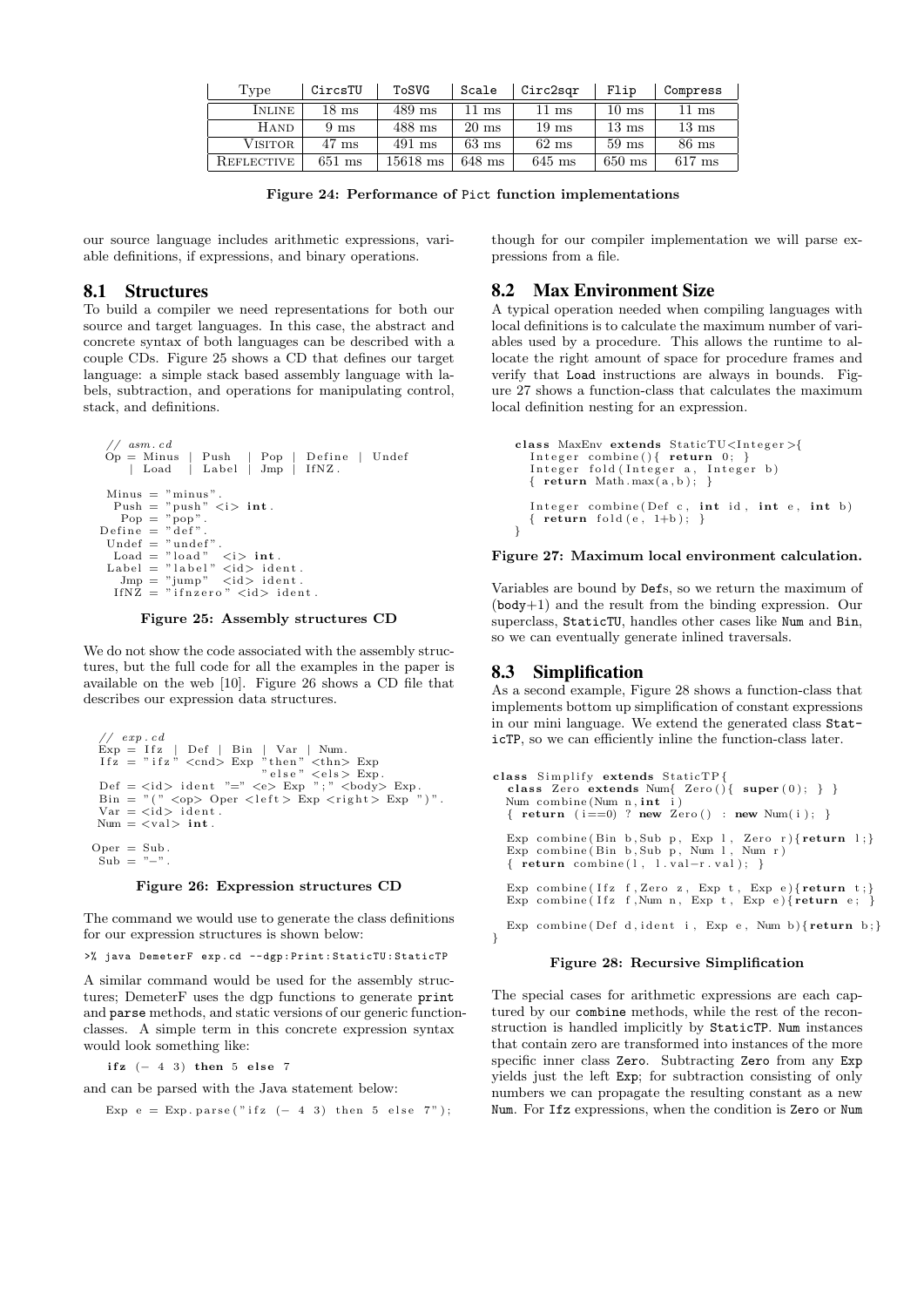we can simplify by returning the recursive result from thn or els, respectively. Finally, for definitions involving only numbers, we safely discard the binding.

### 8.4 The Exp Compiler

For the sake of code organization and modularity, we have split the final example into four classes; one class for each category of expression and a main, top-level entry-point. Figure 29 shows the main compiler class, Compile, that extends our final function-class, Cond.

```
// Compile an Exp File
class Compile extends Cond{<br>List<Op> compile(String file){
       Exp e = Exp.parse(new FileInputStream(file));<br>return new Traversal(this)
            . traverse (e, \text{ List.} \leq \text{ident} \geq \text{create}());}
}
```
#### Figure 29: Main compile class

We have a single method, compile(String), that parses an expression from the given file, and traverses it to produce a list of representative opcodes, List<Op>. When compiling, we use the traversal context to pass a stack of local variable names (List<ident>) for nested definitions, starting with the empty List as our root context. Here List is a functional (immutable) list implementation provided by the DemeterF library with typical methods like create, append, and lookup. DemeterF library/container classes such as List are also described by a CD file, with definitions similar to those in Section 6; our generative/weaving approach applies equally well to external and parametrized classes.

```
class Arith extends ID{
  List <Op> one (Op o){ return List .< Op>create (o); }
  List < Op > combine ( Sub s ) { return one (new Minus ( ) ) ; }
  List <Op> combine (Num n, int i)
    {\bf return} one (new Push ( i ) );
  List < Op> combine (Bin b, List < Op > 0, List < Op > 1,
                                              List <sup>op</sup>r)
  { return r.append(1).append(o);}
}
```
#### Figure 30: Compile for arithmetic Ops

Figure 30 shows the combine methods for math related operators in our expression language. The method one(..) simplifies the creation of single Op lists. As is common in stack based assembly languages we push operands onto the stack, then call an arithmetic operator. For instance, the expression (- 4 3) would generate the following instruction sequence:

> push 3 push 4 minus

The Defs class in Figure 31 implements the compilation of variable definition related expressions, extending our Arith compiler. We generate a Load operation for a variable reference with the offset of its identifier in the environment, which is passed as the last argument to the combine method. Our update method adds a defined variable to the environment when traversing into the body of a definition, signified by the use of the field class (Def.body), generated by DemeterF.

Once all sub-expressions have been compiled, the body code is wrapped in Define/Undef and appended to the binding evaluation code.

```
class Defs extends Arith{<br>List<ident> update(Def d, Def.body f,List<ident> s)
    return s. push(d.id);List <Op> combine (Var v, ident id, List <ident> s) { return one (new Load (s.index (id ))); }
  List<Op> combine (Def d, ident id, List<Op> e
                                                  List <sub>Op</sub> > bdy {
     return e.append(new Define()) . append (bdy)\text{append}(\text{new Under}());}
```
}

### Figure 31: Compile for Variables

The final class, Cond shown in Figure 32, deals with conditional expressions, extending Defs. We use local variable (lnum) in the method fresh() to create unique Labels within generated code. The IfNZ opcode is used to branch to the els portion when the condition is not zero. Otherwise the code produced for thn will be executed, and finally we Jmp to the *done* label.

```
class Cond extends Defs{
  \textbf{int} lnum = 0;
  synchronized ident fresh (String s)
  { return new ident (s+"-"+lnum++); }
  List < Op > combine ( If z f , List < Op > c, List < Op > t,
                                                List \langleOp> e){
     ident le = fresh ("else"),<br>ld = fresh ("done");
     return c.append (new IfNZ(le)).append (t). append (new Jmp(i d))
               . append (new Label (ie)). append (e). append (new Label(\mathrm{Id});
  }
}
```
# Figure 32: Compile for Conditionals

# 8.5 Performance

To demonstrate the performance of DemeterF inlined traversals, we give timing results for three equivalent implementations of each of the functions, MaxEnv, Simplify, and Compile. Figure 33 contains the average results of 10 runs of each on a very large Exp instance with the same configuration used previously. DemeterF inlined traversals perform very competitively, beating both the hand-written and visitor implementations in the Compile test. As before the type-unifying case (MaxEnv) has a bit more overhead, but the type-preserving case (Simplify) is very close. The times for reflective traversal are also provided for a base comparison.

| Type           | MaxEnv          | Simplify        | Compile   |
|----------------|-----------------|-----------------|-----------|
| <b>INLINE</b>  | $26$ ms         | $25 \text{ ms}$ | $1130$ ms |
| <b>HAND</b>    | 9 <sub>ms</sub> | $21 \text{ ms}$ | $1160$ ms |
| <b>VISITOR</b> | $34 \text{ ms}$ | $80 \text{ ms}$ | 1187 ms   |
| REFLECTIVE     | $791$ ms        | $893$ ms        | 2723 ms   |

Figure 33: Performance of compile related functions

# 9. RELATED WORK

The traversal-based approach of DemeterF is similar to other generic and generative programming projects. In OO programming much work has been centered around the visitor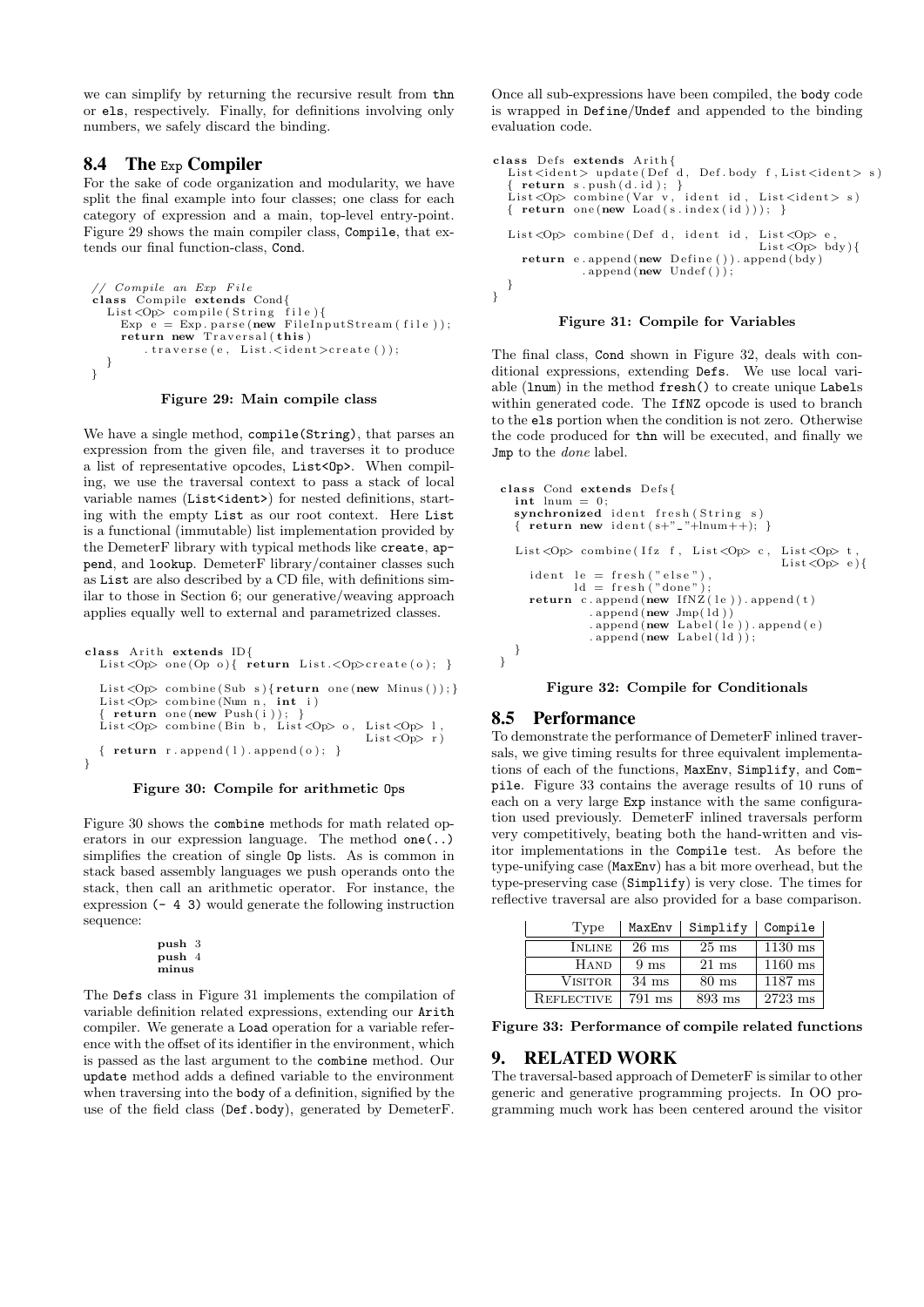pattern [16] and related tools, while work in functional languages focus more on new forms of polymorphism and polytypic programming. Both components of DemeterF have ties to AOP, supporting static AOP through open classes and traversal inlining, and dynamic AOP with reflective traversals and woven residual dispatch. Data-generic support in DemeterF allows methods to be injected based on the shape of a data structure, providing a less general, but still powerful form of advice.

Traversals in DemeterF (similar to DemeterJ [39]) also fall under a more traditional AOP model. In [29] the authors discuss the relations of several aspect oriented systems, including DemeterJ. Following their description, we can define the join point model of DemeterF as the entry (for update methods) and exit (for combine methods) of objects during the depth-first traversal of a data structure. DemeterF function-objects can be seen as parametrizable advice, while the control and combine method signatures are analogous to pointcuts: selecting a set of dynamic join points corresponding to the types of recursive results, which can be enhanced by the type of the traversal context. In contrast to DemeterJ, we execute only the most specific pointcut/advice at a given join point, similar to Fred [34] and Socrates [35].

Our goal is to provide a safer, functional alternative with some of the power of AOP, while maintaining its dynamic flexibility. Due to the functional nature of our traversals, execution of advice affects later join point selection, but function-classes can be checked to be sure that advice is complete, meaning method selection will never fail. Since reflection incurs steep runtime penalties, we can statically weave most of our function-object advice to regain performance.

# 9.1 Demeter Tools and Generators

Adaptive OO Programming [26] combines datatype descriptions with a domain specific language that selects part of an object instance over which a visitor is executed. The two major implementations of adaptive programming, DJ [36] and DemeterJ [39], are similar to DemeterF's reflective and static traversals, respectively. DemeterJ uses a similar class dictionary syntax to generate Java classes, a parser, and various default visitors. Ideas from both DemeterJ and DJ have flown into the design of DemeterF, with a purely functional flavor. DemeterF improves on those tools with safe traversals, extensive support for generics, and customizable data-generic function generation.

Other generational tools like JAXB [4] and XMLBeans [6] are used to generate Java classes and XML parsers from schemas. Though the design of the created classes enforces good programming practices, the tools seem to have little support for other generic or generative features, and do not support a notion of parametrized structures. Parser generators like JavaCC [5] and ANTLR [3] have built in support for generating code for tree based traversals. JavaCC includes a tool JJTree that provides support for writing automatic visitor methods, and ANTLR provides similar functionality with tree parsers.

# 9.2 Visitors and Multi-methods

The visitor pattern is most commonly used in OO languages to implement functions over datatypes without requiring instance checks or casts. Typical implementations employ double dispatch, though reflection has also been used [37, 36]. The visitor pattern has a sound type-theoretic background [8, 41], and has been at the center of discussions of extensible functions [22] and the expression problem [40, 32]. There is an opinion that multi-methods [15, 13] eliminate the need for the visitor pattern, but visitors can still be used to abstract traversal code, similar to the Walkabout visitor [37]. In DemeterF we use multiple dispatch to support both abstraction and specialization within function-classes. Type-checking of DemeterF function-classes over traversals is similar to that employed in multi-method systems [14], though we must infer more complex recursive cases.

# 9.3 Generic Programming

Gibbons [17] gives a comprehensive review of datatype generic programming. It is well known that higher-order functions such as fold [30] can be generalized [38, 18] to other datatype shapes, and the result is something similar to DemeterF traversals. Data-generic features in DemeterF are modeled after functional languages that support forms of shape polymorphism. PolyP [19] has similarities to Generic Haskell [28], both of which support the definition of functions over an abstract view of a datatype. Light-weight generic programming approaches such as Scrap Your Boilerplate [23] have been developed, making use of modular extensions provided by Haskell's typeclasses. A later paper in the series [24] presents a solution to extensible generic functions. The type checking, extensibility, control, and contexts of DemeterF function-classes set it apart from other functional approaches, though our type system and tools are not integrated into the underlying language.

# 10. CONCLUSION

We have introduced a new form of traversal-based generic programming that uses function-classes to define both generic and specific functions over data structures. Traversal functions employ a type-based multiple-dispatch allowing functions to be modular, flexible, and extensible. DemeterF generates classes and functions from structural descriptions of data types, including function-classes for generic programming. Function-classes can be checked and woven with data structure traversals to achieve performance that is competitive with hand written instance methods. Our traversals support high-level abstractions resulting in modular and extensible functions, while retaining flexibility and performance.

In the future we plan to use our weaving approach to implement implicitly parallel traversals that scale to multi-core architectures, further increasing performance.

# 11. REFERENCES

- [1] The AspectJ Project. Website. http://www.eclipse.org/aspectj/.
- [2] Independently Extensible Solutions to the Expression Problem. ACM, 2005.
- [3] ANother Tool for Language Recognition. Website, 2008. http://www.antlr.org/.